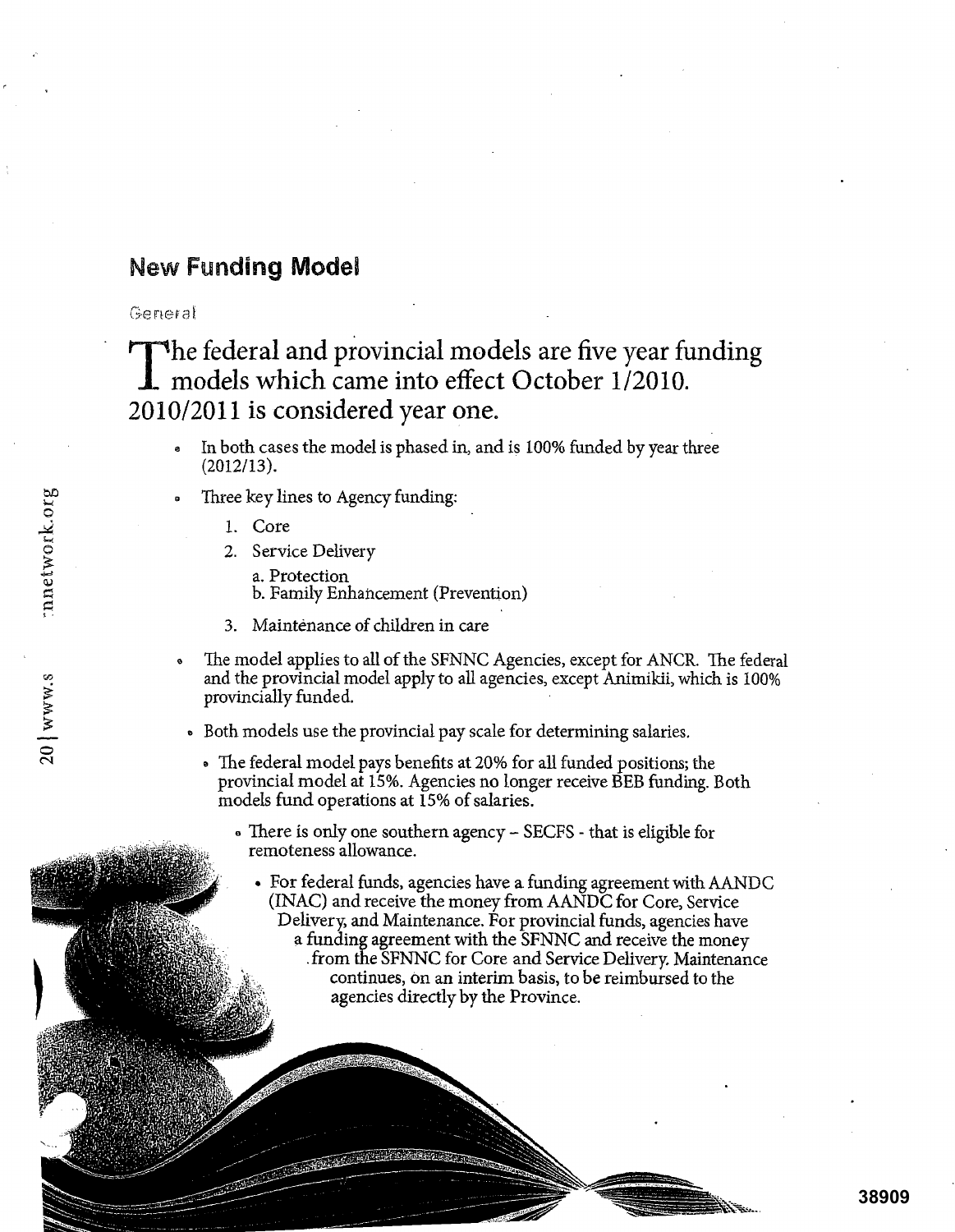- There are conditions that agencies must meet to receive the increased funds:
	- Federally and provincially, agencies are required to submit a Five Year Operations (Business) Plan. These are required on an annual basis. These plans must receive approval from AANDC and the SFNNC prior to funding being released.
	- Agencies must repay any outstanding CSA money owing to the Province and must remit annual payments in a timely manner.
	- Agencies must present balanced budgets over the five year period.
	- Agencies must have all of their cases on CFSIS and must use CFSIS and the Intake Module as a case management tool.
- o A list of items still outstanding has been developed and discussions are to take place over the next few years to see if these can be addressed for the following five year cycle.

#### Core Line of Funding

- Items considered "core" are funded 60% province and 40% federal .
- Items in the Core include salary and benefits for the following positions: Executive Director, Executive Assistant, Receptionist, HR Specialist, Finance. Officer, Accounting/Payroll Clerks, Child Abuse Coordinator, Quality Assurance Specialist, and Financial Analyst.
- Agencies are rated as Small, Medium, Large; the number of core positions and the salary level is in some instances determined by the size of the Agency
- Other items under Core include: Audit, Board expenses; Insurance, aid Corporate Legal.
- Both models provide for IT desktop support. Federal funds go to agencies; provincial funds go to the SFNNC which provides network and desktop; support to the agencies.
- There is limited flexibility for agencies to move money from the Core line to other areas.

#### Service Delivery Line of Funding

- There are two categories in this line:
	- Protection Services includes children in care and family protection cases.
	- Family Enhancement prevention services.
- Protection cases are funded at one worker for every 25 cases.
- Family Enhancement cases are funded at one worker for every 20 cases.
- o In both models the funding is case driven but there is a significant difforence in how case numbers are determined. .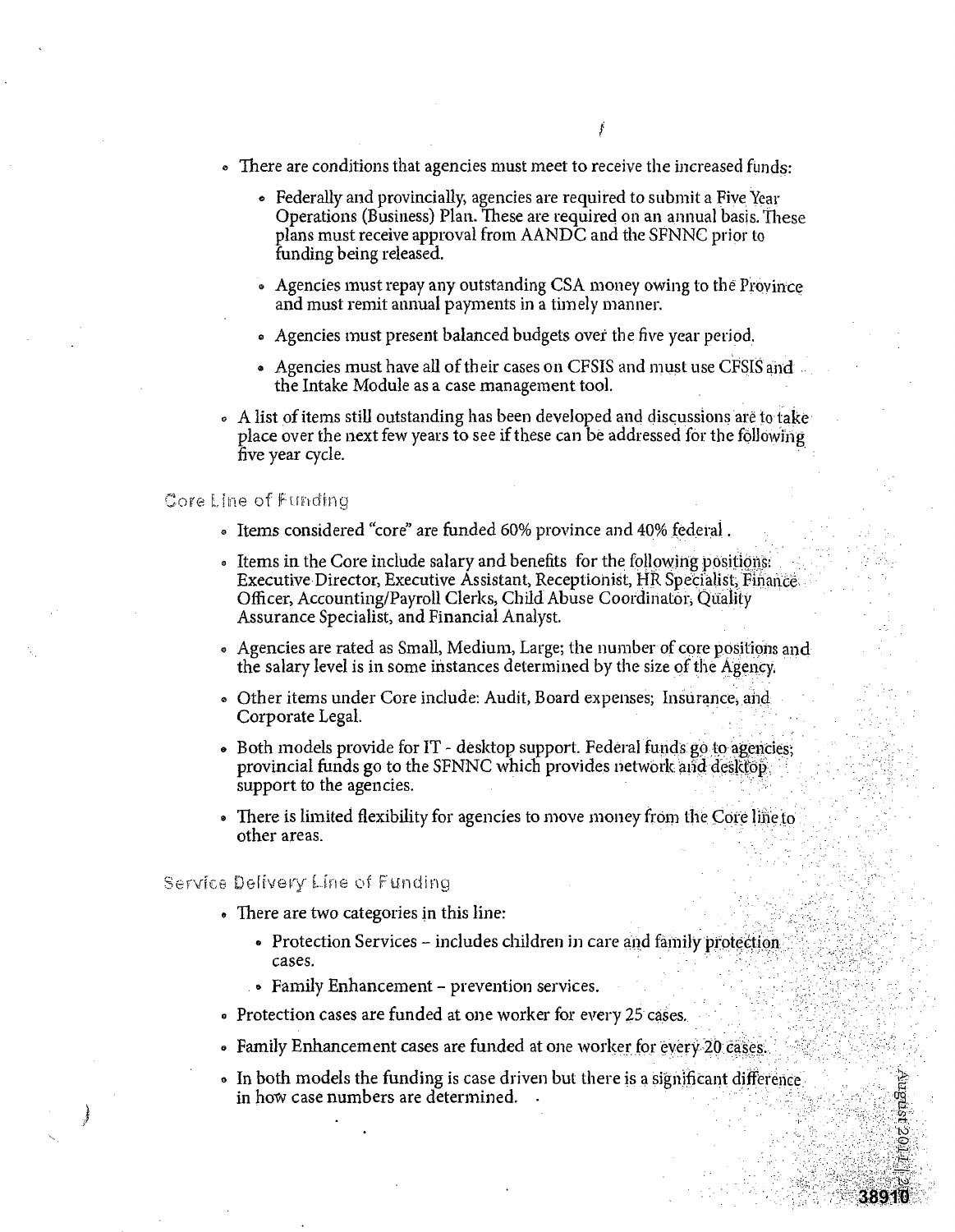#### Perfeiral Model

- This model uses on reserve child population numbers, and makes the assumption that 7% of the child population is in care in order to determine the number of cases of children in care.
- For family cases, the federal model also uses on reserve child population numbers and assumes that there are 3 children in a family, and that 20% of the families require service. This determines the case numbers for the model.
- The federal model does not adjust for increases/decreases in child population or for actual cases for the five year period.

#### Provincial Model

- This model funds service delivery based on actual case counts and will adjust funding based on case counts on an annual basis. Criteria is being established for cases to count for funding.
- For year one and year two, assumptions were made for the number of Family Enhancement cases, as this is a new line of funding for agencies.
- o In both models, middle managers, supervisors, and admin support staff are based on the number of workers: for every 6 workers there is one supervisor; for every 5 staff there is an admin support; for every 7 supervisors there is a Enhancement case<br>
Enhancement case<br>
Enhancement case<br>
in both models, r<br>
based on the num<br>
for every 5 staff t<br>
middle manager.
	- The federal model funds foster care workers at one worker for every 30 children in care. The provincial model does not fund foster care workers.
- o The federal model funds a Foster Care Coordinator for each agency, as well as a Resource Development worker (Recruitment and Training). The provincial model does not fund for this work. The federal model funds a Foster Care Coordinator for each agency, as well a<br>a Resource Development worker (Recruitment and Training). The provincia<br>model does not fund for this work.<br>The federal model funds agencies for A
	- model funds the designated Intake agencies that provide After Hours off reserve.
		- .Both models- provide agencies with "Purchased Service" funds. These funds can be used to purchase programs, partner with collaterals in delivery of programs, or develop and deliver programs by the agency. The federal model provides \$130/child population; of this, \$30 per child is intended to cover legal costs for children in care. The provincial model provides \$1300/family case. Provincially, legal costs for children in care are reimbursed separately through maintenance.
			- Agencies have flexibility on the Service Delivery line to move funds subject to ensuring that statutory service requirements are met.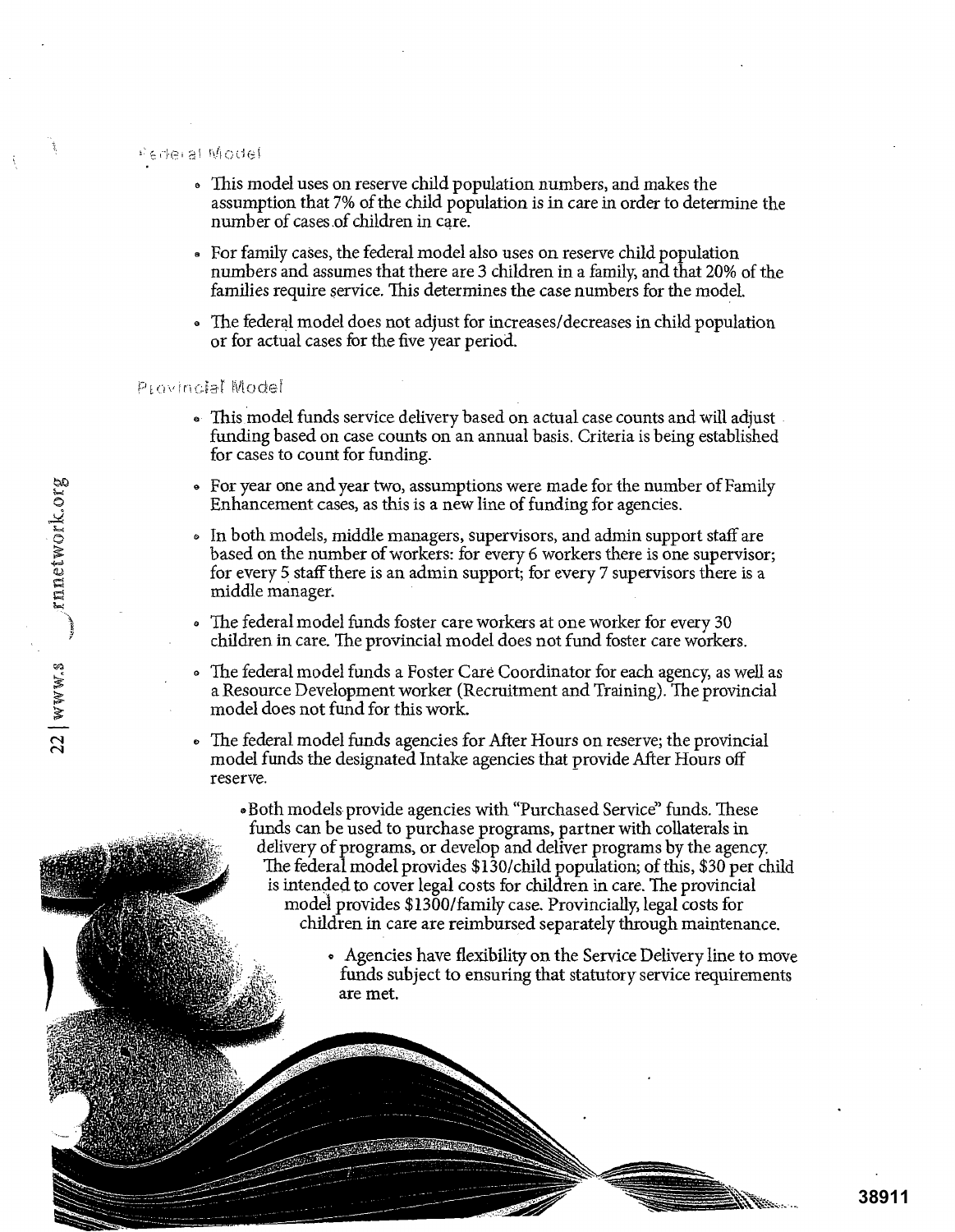• Staff training dollars are provided to agencies by the federal model at \$2000/ annum for most positions. Provincially, training dollars are provided to the Authorities for the Joint Training Team.

#### Maintenance line of funding

- Provincially, maintenance will continue to be reimbursed on actuals with annual reconciliation of expenditures.
- Federally, maintenance will no longer be reconciled on an annual basis: Agencies will receive an allocation each year that is based on previous year actuals. If the Agency spends less, it can keep the surplus. If the agency spends more, no reconciliation will be made, although the agency will start the following year at the increased level. Agencies will be expected to use Operations funding to cover these maintenance costs. •
- No price or volume adjustments will be made these increases will be reflected in the annual allocation amount based on the previous year actuals.

#### Funding Model Anomalies

- There are two agencies where anomalies exist:
- SECFS: The model calculates cases on the assumption that 7% of the on reserve child population is in care. For SECFS, it is close to 14% of the on reserve child population that is in care. This means that almost 50% Of the cases are unfunded.
- o WRCFS: This agency has been in a pilot project for the past 15+ years using a block funding approach to maintenance. This has allowed the agency to develop a wide range of prevention programs. The funding model assumes that agencies are in the developmental stage with fainily enhancement: The new funding model will no longer provide the 'block' of maintenance funds. The net result is a reduction in funds to the agency.

Discussions are ongoing with AANDC on how to address these anomalies.

#### Qurrent status of release of enhanced funding

- Agencies have been working on their Operations (Business) plans. Given that year  $1(11/12)$  started in October/2011, a process of conditional approval of plans was used to expedite the release of the increased funds for  $11/12$ .
- Some agencies have received their  $11/12$  increases from AANDC based on the conditional approval of their plans. The others are pending subinission of additional information.
- No provincial money for 11/12 has been received as of this date. Some agencies have some outstanding items that are required in order to release these funds.
- No agencies have received final approval of their plans, although the final versions are now coming in and it is expected that these approvals will be largely complete by September 2011.

**38912**

Revised plans for 12/13 funding must be in by the end of January 2012.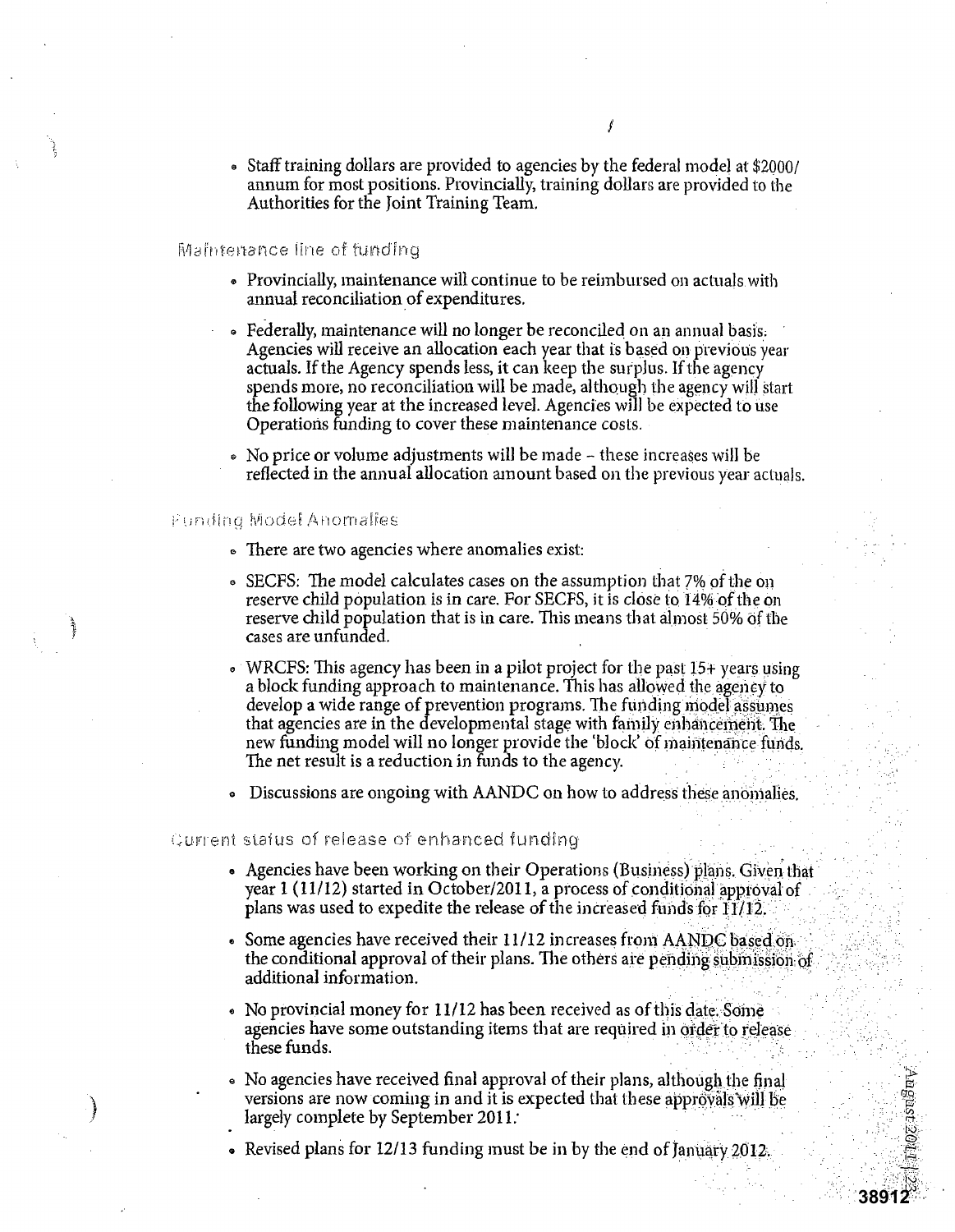### $f$  and the funding Model

- When fully phased in, by 12/13, funding under the new model provides the agencies under the SFNNC with an overall average increase of 49%. There may be further increases / adjustments on the provincial model, depending on the actual case counts for future years.
- The following table compares the pre-model funding with the funding under the model for the southern FNCFS agencies (excluding ANCR),

Graph 18: Comparison of Pre-Model Funding with Funding under the Model for Southern FNCFS Agencies (excluding ANCR)

| <b>Aydrugo (CAURUIN)</b> ANON) |                                             |                                              |            |  |  |  |  |  |  |  |  |
|--------------------------------|---------------------------------------------|----------------------------------------------|------------|--|--|--|--|--|--|--|--|
|                                | <b><i><u>ROCKETRON</u></i></b><br>110219-01 | <b>BACK AND ACCOUNTER OF A REAL PROPERTY</b> |            |  |  |  |  |  |  |  |  |
| Model Funding                  | 30,876,664                                  | 29,192,210                                   | 60,068,874 |  |  |  |  |  |  |  |  |
| Pre-Model Funding              | 17,766,008                                  | 22,441,000                                   | 40,207,008 |  |  |  |  |  |  |  |  |
| Increase                       | 13,110,656                                  | 6.751.210                                    | 19,861,866 |  |  |  |  |  |  |  |  |
| Average Increase               | 74%                                         | 30%                                          | 49%        |  |  |  |  |  |  |  |  |

- The table shows that federally, the average increase is 74% and provincially, it is 30%.
- There are significant variations between agencies. The following table shows the combined federal and provincial increases by agency:

Graph 19: Combined Federal and Provincial Increases by Agency (excluding ANCR)

|                                              | ACFS      |           | <b>BROOGHT AND CLEAR AND CLEAR AND CLEAR AND CLEAR AND CLEAR AND CLEAR AND ACCOUNT AND ACCOUNT AND ACCOUNT</b><br><b>ENGINEERIKKE (SEE ALANDER) BETALLING DARK</b> |           | EXECUTIVE PROPERTY OF BUILDING |           |            | Sagkeeng SRCPS - SEORS - WRCES EXPRESS<br>THE REPORT OF THE PROPERTY OF THE REAL PROPERTY. |           |
|----------------------------------------------|-----------|-----------|--------------------------------------------------------------------------------------------------------------------------------------------------------------------|-----------|--------------------------------|-----------|------------|--------------------------------------------------------------------------------------------|-----------|
| Model<br>Funding                             | 6,815,373 | 9,152,514 | 3,814,919                                                                                                                                                          | 4,776,127 | 4,997,631                      | 4,667,990 | 11,949,208 | 10,525,555                                                                                 | 3,369,557 |
| $\overline{\text{Pre}}$<br>Model<br>Funding. | 5,210,084 | 5,905,195 | 1,796,707                                                                                                                                                          | 2,530,607 | 3,284,838                      | 2,220,440 | 8,795,768  | 8,688,469                                                                                  | 1,774.900 |
| Increase                                     | 1,605,289 | 3,247,319 | 2,018,212                                                                                                                                                          | 2,245,520 | 1,712,793                      | 2.447,550 | 3,153,440  | 1,837,086                                                                                  | 1,594,657 |
| Average<br>Increase                          | 31%       | 55%       | 112%                                                                                                                                                               | 89%       | 52%                            | 110%      | 36%        | 21%                                                                                        | 90%       |

For example, for ICFS, the average increase in funding is 112%, while for WRCFS, the increase is 21%.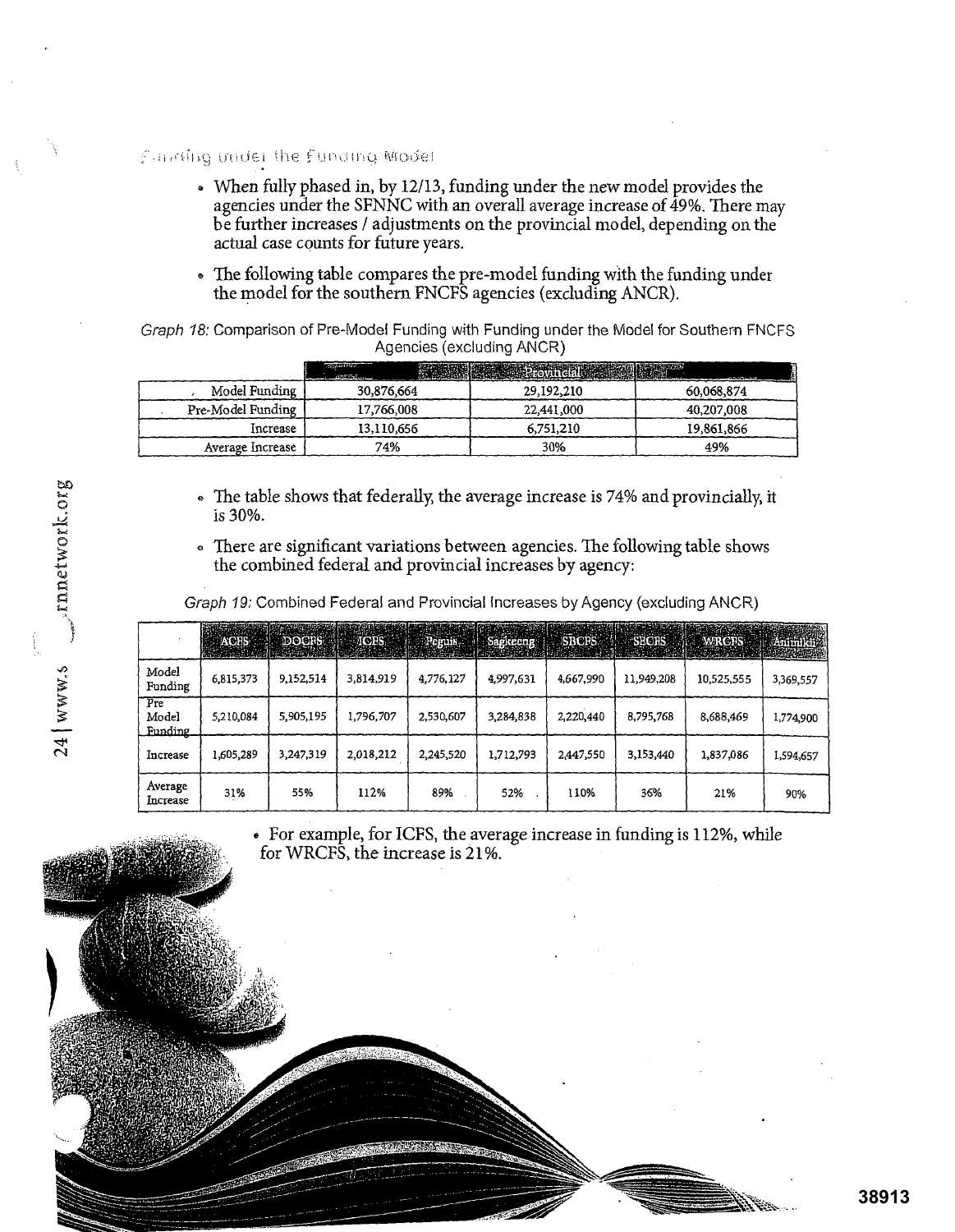### **Family Enhancement (Prevention)**

 $\Gamma$  or the past year and a half, agencies have been working **1** on the transition to a differential response service delivery model, including the incorporation of an enhanced focus on prevention in work with families. The Differential Response Service Model is to be province wide.

- The SFNNC has provided funding to the agencies for the past two years to assist them in this transition work.
- Agencies contracted differential response coordinators to take the lead on the work, and comprehensive work plans were developed.
- Essential features of a differential response service model include:
	- Risk Assessment and Strength based needs assessment completed on all cases at Intake.
	- Determination made at Intake if a case is 'prevention' or 'protection'. There is ability to move between the two while the case is active.
	- Development of prevention programs and in particular developing partnerships with community partners and collaterals to provide services to children and families.
- Pilot Projects were developed to test out assumptions, tools and approaches. These pilots are currently being evaluated and include the following: .
	- 1. Using a prevention response in working with minor patents and their children (WRCFS - Ebb and Flow First Nation).
	- 2. "Waanishgan" (Waking the Sleeper Within) -Engagement with a selected group of families whose children were in care or at risk of coming into care (SECFS - Pauingassi First Nation). •
	- 3. Community Engagement Project (SECFS Berens River First Nation).
	- 4. Establishment / implementation of an Assessment Team at Intake. (ANCR- City of Winnipeg).
	- 5. Sandy Bay CFS Application of a full differential response service model within the Agency. - (Sandy Bay CFS - Sandy Bay First Nation and off reserve service areas: Portage La Prairie, Brandon, and City of Winnipeg).
- The southern FNCFS agencies, to varying degrees, have all been delivering prevention programs. Funding to hire prevention workers and to purchase. develop programs will assist agencies in moving forward in this difection.
- . Through the Operations / Business Planning process, baseline data is being collected which will assist in assessing the outcomes for children and families. of these programs.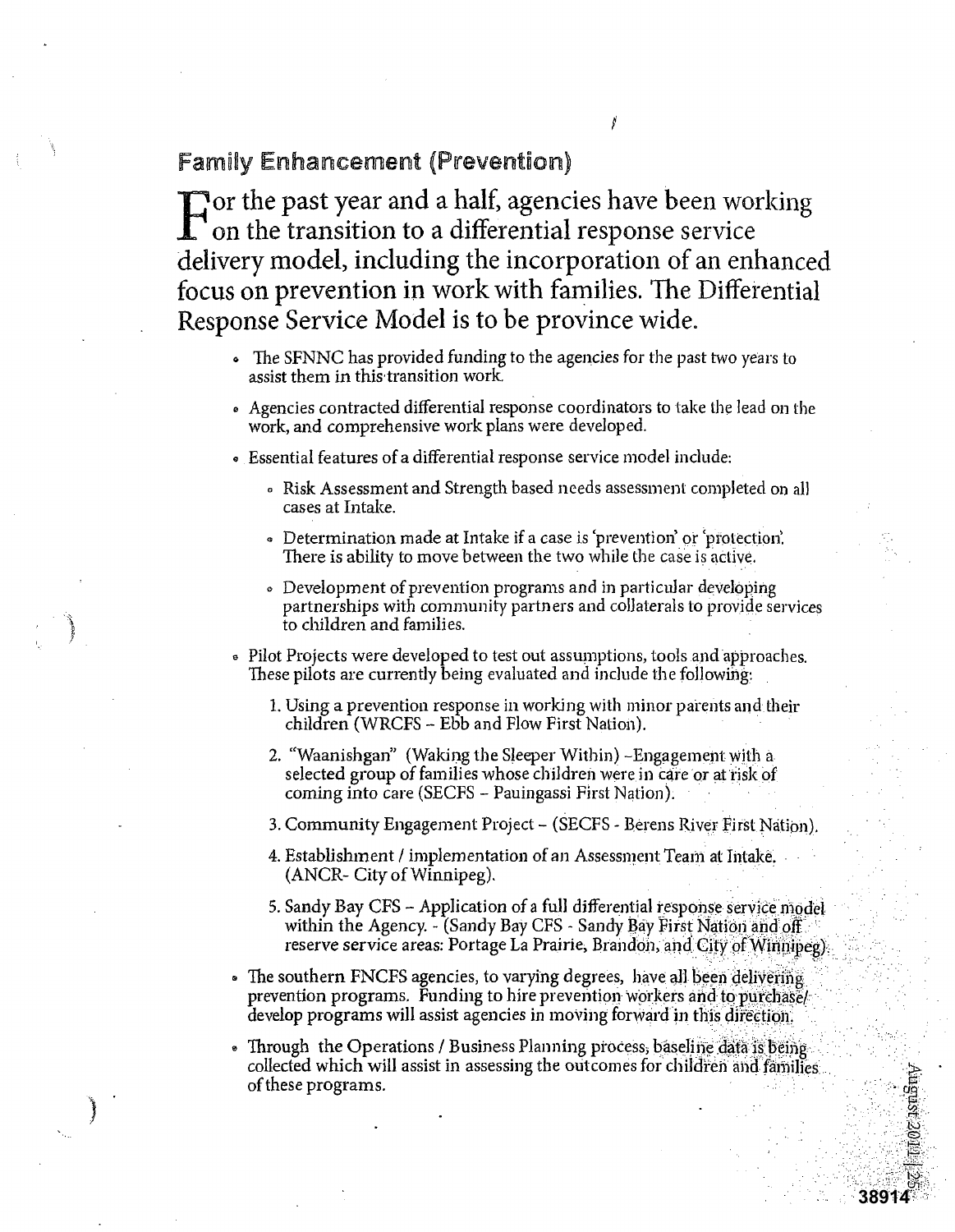- Examples of some of the prevention programs currently being delivered by the southern FNCFS agencies, as reported in their Operations (Business) Plans include:
- Cultural Camps

• Parenting Education

- Gang Prevention
- Family Camps Land based

**Treatment** 

**Emergency** Transportation Sharing / Healing

• Equine Assisted Learning Family Care Programs

• Women's Groups

• Men's Groups

• Healthy Cooking

• Sports Camp

• Wilderness camp

• Breakfast Program

• Budgeting

Circles

- Addictions Education
- Reclaiming our Voices
	- Roots and Wings
	- Crisis Intervention Teams
	- Circling Thunderbirds Center
	- 16 Tipis Youth Projectw
	- Suicide Prevention
	- Women's Wellness Programs
	- Drumming/singing
	- Tiny Tot Activities
	- Family Violence Prevention
	- Welcome Baby
	- Summer Drop in Center
	- Water Safety
- Medicine Gathering
- Family Group Conferencing
- Cultural Teachings by Elders
- Recreation Activities
- Sport Sponsorships
- Anger Management
- Life Skills/ Youth Life Skills
- Emergency Food / Clothing,
- Sewing and Beading groups
- Boys and Girls groups
- Story Stick Workshops
- Clothing Exchange
- Resource Library
- Day Camp Program
- Community Gardens



rnnetwork.org rnnetwork. 26 | www.s